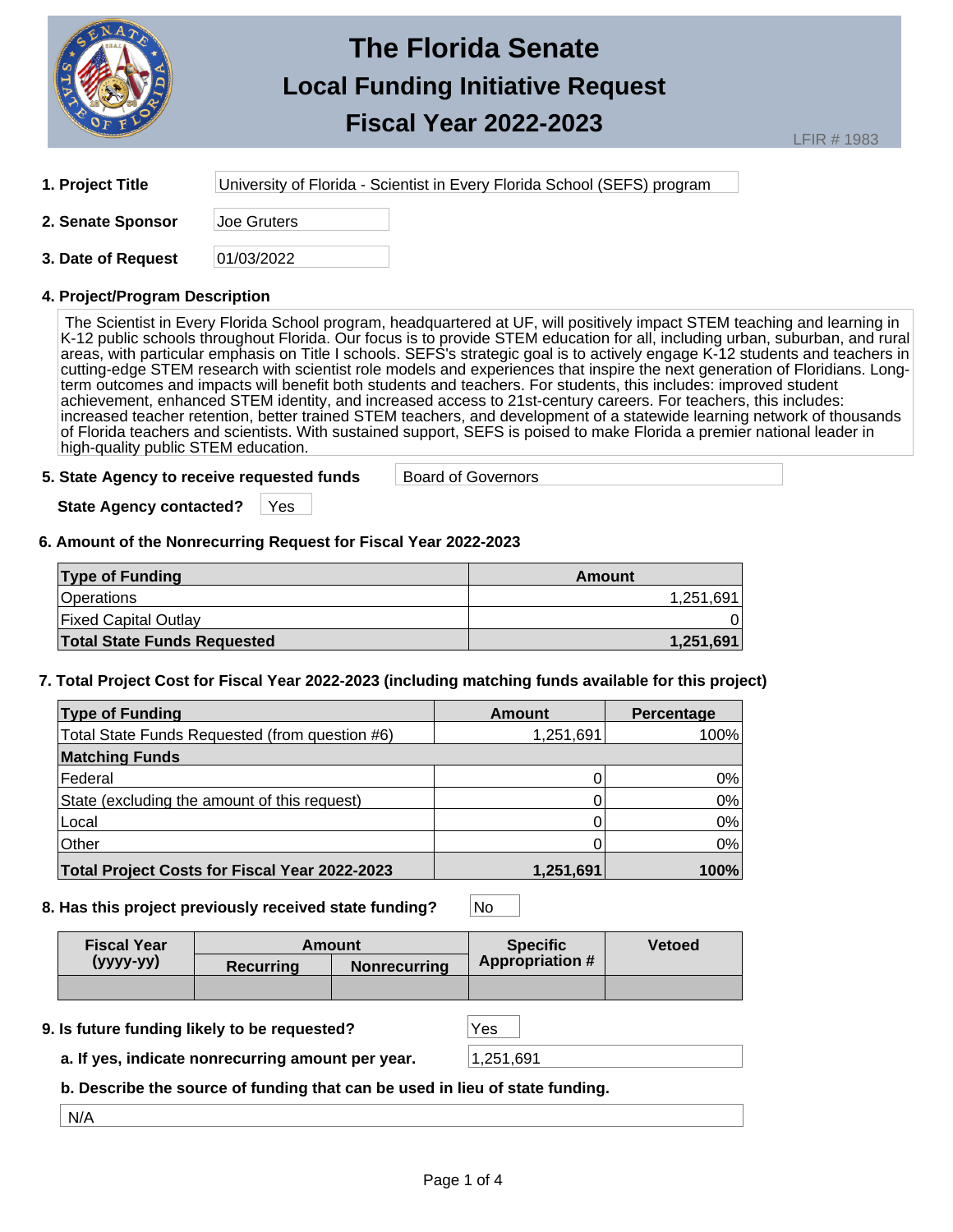

## **10. Has the entity requesting this project received any federal assistance related to the COVID-19 pandemic?**

Yes

## **If yes, indicate the amount of funds received and what the funds were used for.**

Revenue: UF received \$76M - Direct Student Aid & \$93M - Institutional Support Expenses: 1) \$76M - Direct Student Aid; 2) \$73M - a number of campus operations like: \$5M IT infrastructure & equipment for remote/distance learning; \$9M reimbursements for housing & study abroad; \$11M campus health & safety; \$48M for lost revenues in the student union, educational business activities, parking, research service centers, museums & performing arts centers; 3) \$20M - other COVID-related developing costs

### **11. Details on how the requested state funds will be expended**

| <b>Spending Category</b>                                        | <b>Description</b>                                                                                                                                                                                                                                            | Amount    |  |  |
|-----------------------------------------------------------------|---------------------------------------------------------------------------------------------------------------------------------------------------------------------------------------------------------------------------------------------------------------|-----------|--|--|
| Administrative Costs:                                           |                                                                                                                                                                                                                                                               |           |  |  |
| Executive Director/Project Head<br>Salary and Benefits          | UF Faculty Director (1.0 FTE)                                                                                                                                                                                                                                 | 133,620   |  |  |
| Other Salary and Benefits                                       | Evaluation/Assessment Director (1.0 FTE), Administrative Director<br>$(1.0$ FTE)                                                                                                                                                                              | 200,920   |  |  |
| Expense/Equipment/Travel/Supplies/<br>Other                     | Travel to stakeholders, professional STEM meetings, miscellaneous<br>supplies                                                                                                                                                                                 | 10,000    |  |  |
| Consultants/Contracted<br>Services/Study                        |                                                                                                                                                                                                                                                               | 0         |  |  |
| <b>Operational Costs: Other</b>                                 |                                                                                                                                                                                                                                                               |           |  |  |
| Salary and Benefits                                             | SEFS K-12 Coordinators (2.0 FTEs), Scientists-in-Residence (1.0<br>FTE), Evaluation/Assessment Coordinators (2.0 FTEs), Teacher<br>retention (1.0 FTE), STEM integration (1.0 FTE), Scientist Coordinator<br>(1.0 FTE), Communications Manager (1.0 FTE)      | 782,151   |  |  |
| Expense/Equipment/Travel/Supplies/<br>Other                     | Travel to SEFS activities and STEM conferences, miscellaneous<br>instructional supplies, teacher stipends for successful participation<br>(typically \$150 to \$1,000 each depending upon scope and duration),<br>e.g., in professional development training. |           |  |  |
| Consultants/Contracted<br>Services/Study                        |                                                                                                                                                                                                                                                               | 0         |  |  |
| <b>Fixed Capital Construction/Major Renovation:</b>             |                                                                                                                                                                                                                                                               |           |  |  |
| Construction/Renovation/Land/<br>Planning Engineering           |                                                                                                                                                                                                                                                               | 0         |  |  |
| Total State Funds Requested (must equal total from question #6) |                                                                                                                                                                                                                                                               | 1,251,691 |  |  |

#### **12. Program Performance**

# **a. What specific purpose or goal will be achieved by the funds requested?**

SEFS's goal is to actively engage K-12 students and teachers statewide in cutting-edge STEM research with scientist role models and experiences that inspire the next generation of Floridians. Our goals and long-term outcomes and impacts include improved student achievement, enhanced STEM identity, increased access to 21st-century STEM careers, increased teacher retention, better trained teachers, and development of a network of tens of thousands of Florida teachers and scientists.

# **b. What activities and services will be provided to meet the intended purpose of these funds?**

These activities and services will include: (1) high-quality STEM content professional development training provided to K-12 school teachers by active scientists; (2) mentoring STEM teachers for career success and retention in the workforce; (3) scientist role-model school visits to inspire and engage students; (4) scientist-in-residence programs; and (5) promoting access to 21st-century STEM careers for the next generation of Floridians.

# **c. What direct services will be provided to citizens by the appropriation project?**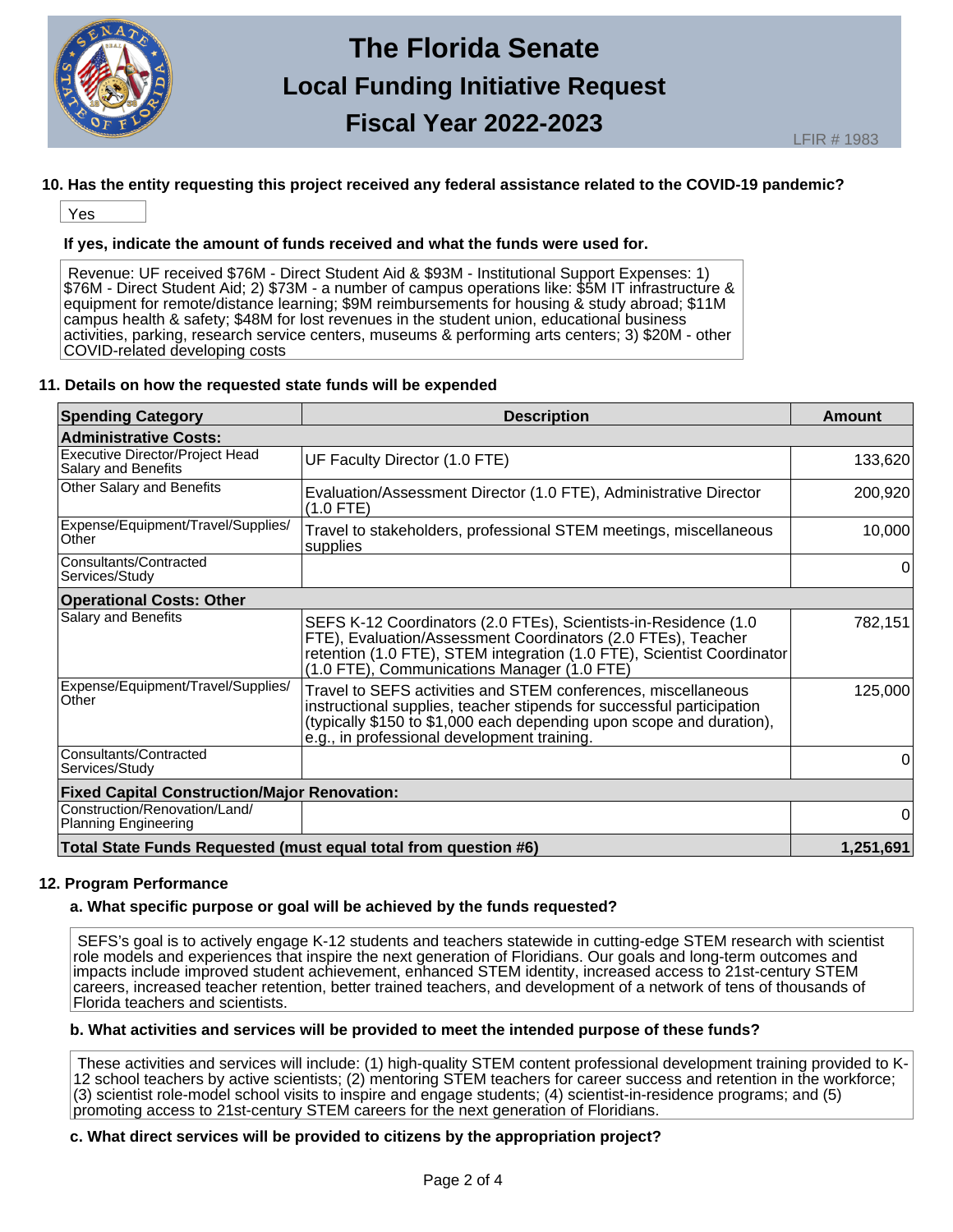

This appropriations project will connect students with STEM role models to inspire the next generation, also resulting in increased student achievement and academic performance in STEM. Hundreds of thousands of K-12 school students statewide will have expanded access to 21st-century careers. SEFS will serve the STEM teacher workforce statewide via scientist partnerships, classroom support, teacher professional development, and hosting an on-line Florida teacherscientist network. All services are delivered on a continuing basis (i.e., as opposed to "one-offs") as part of ongoing scientist-teacher partnerships.

#### **d. Who is the target population served by this project? How many individuals are expected to be served?**

The target population served by this project are Florida's grade school and high school students and K-12 STEM teachers in urban, suburban, and rural settings, with emphasis on Title I schools. The citizens who will potentially benefit from these services include more than 2.5 million K-12 public school students in more than 4,000 public schools, and tens of thousands of STEM teachers throughout the state of Florida.

### **e. What is the expected benefit or outcome of this project? What is the methodology by which this outcome will**

#### **be measured?**

Strategic and expected benefits of this project will include enhanced statewide university/K-12 collaboration and achievement including: 1) increased student success; 2) K-12 teacher professional development; 3) lesson-plan integration of scientific research with Florida standards; 4) in-person and virtual scientific classroom visits; 5) long-term teacher-scientist partnerships; 6) improved STEM workforce training and retention; 7) mentoring and focused STEM support for new teachers.

Metrics as indicators of outcomes will include, for example, the numbers of students, teachers, schools, and Florida counties reached. Student outcomes will include improved grades, test scores, or other academic assessments, increased graduation rates and post K-12 career choices and performance. Teacher outcomes will include increased teacher retention that also result in financial savings (i.e., return on investment) to schools (about \$35 K per teacher, on average) because of reduced recruitment cost

**f. What are the suggested penalties that the contracting agency may consider in addition to its standard penalties for failing to meet deliverables or performance measures provided for the contract?** 

N/A

**13. The owners of the facility to receive, directly or indirectly, any fixed capital outlay funding. Include the relationship between the owners of the facility and the entity.**

N/A